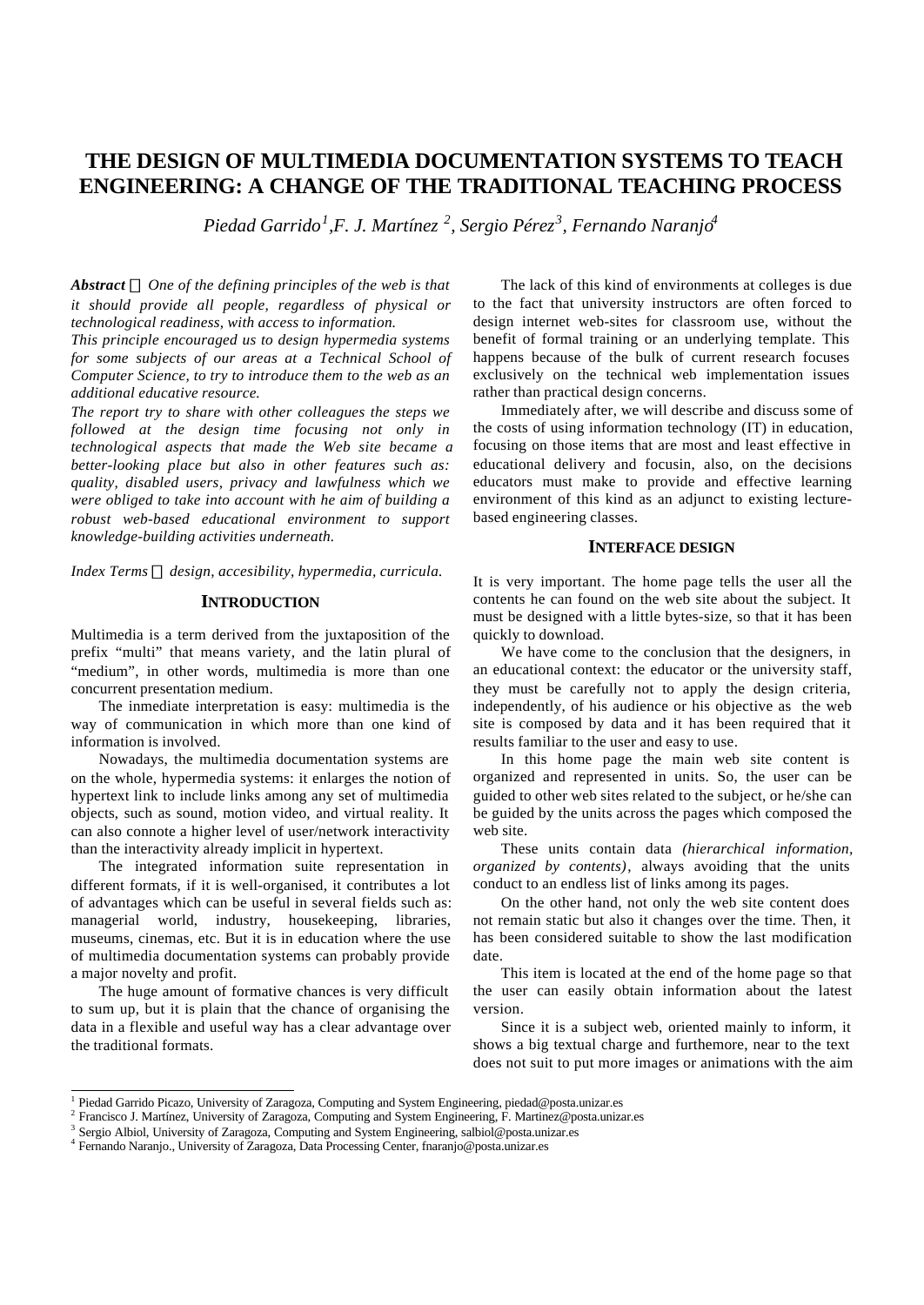of making it more attractive since the seeked objective is the web site being convincing.

Of course, it has been avoided, endless text pages and schedules with nested high-level

A fast-loading of the page is another important aspect to pay attention.

To organize the data, it has been structured in a hierarchy and the page content balanced, adding them a simple navigation so that it can result straightforward to find the needed information.

Besides, the transactions of extense documents can generate a traffic-jam on the web and the answer time can be reduced.

The consistency among elements has been maintained in all the design features such as titles, heading pages, the navigation way, the colour of the text and links, the shape of images and icons and similar structure to the pages and the typography.

The main purpose managed to it is to give a "corporate identity" at the web site without depending of images and logos . Besides, this consistency makes the creation and maintenance relatively easy.

Do not forget that in all the inside pages, the random navigation are not necessary (the access at any page of the web site from whatever page you chose); not being thus the philosophy followed neither the home page or the home page of each unit which make up the web site.

Alternatively and depending to the in-depth level of the pages, it has been added different kinds of heading pages with its respective navigation elements: links to the previous page, to the following page, and sometimes to the home page if it has seen fit to do it.



FIGURE. 1 HOME PAGE EXAMPLE

## **WEB SITE DESIGN**

To decide the right structure for a web site organizing the data in a collection of pages is very complex and it can be easily influenced by an extensive range of agents: the architecture information which is its main purpose, and its audience among other things.

We have come to the conclusion that the designers, in an educational context: the educator or the university staff, they must be very careful about not to apply the design criteria, independently of his/her audience or his/her objective as the web site is consisted of data and it has been required that it results familiar to the user and easy to use.

We do not want to sell anything so, we try to get a balance between the depth *(the number of clicks)* and the width *(the number of links)* . In fact, the logic structure of a web site is, frequently, more useful for the designer but not for the user. Arriving at this point, we have considered interesting to stand out by reason or its quality:

### **Data Information Organization**

Five steps have been followed at the time of organizing the data:

- splitting the content in logic units,
- establishing a hierarchy among these units,
- making use of this hierarchy to make relations to the units,
- building a web site which remains loyal to the structure of the selected information and,
- analysing the functional character and the aesthetic impression of the web site.

## **Web Site Structure**

The selected structure of all that Lynch and Horton [1] describe in their book, has been the hierarchical. The reason why we have chosen this kind of structure it is because the user is more familiarized with it, and for a similar reason, it is easier to the designers since they structure instinctively the data by this way.

The features that set apart the web site structure are: flexibility and simplicity. But it has some drawbacks like the confusion since the in-depth level can be endless if we do not decide to mark out soon.

## **Web Site Pages Stocktaking**

As we can comment previously, the page have been designed following a uniform style and visual coherence. So, the user can quickly familiarize with the environment and he/she is able to know exactly where he/she founds at every moment.

The foundation language of this type of environments is the Html standard. Html is a markup language. Neither it can visualize a page with a fixed size or a text container with a fixed size, too. In other word, the standard Html, practically, can not provide the author any control corcerning the format.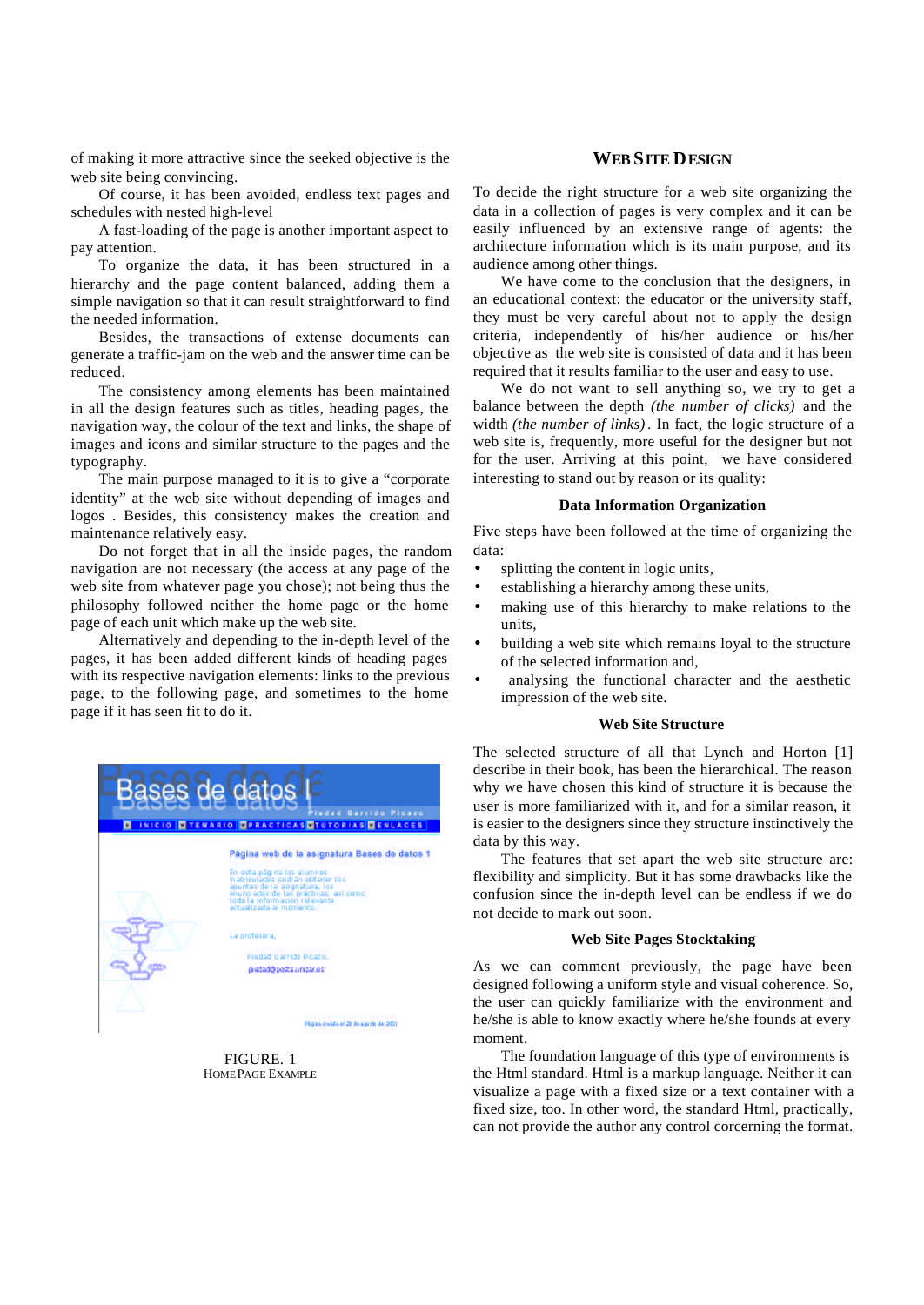Its foremost aim is to describe the information structure of a document, not its appearance.

In a theorical way, the browsers are the responsible for managing the presentation and composition of the Html pages. According to the current limitations, it is a challenge to us all to have under maximum control the composition of the page elements of our web sites.

Html does not provide tools to directly manipulate objects in two dimensions. It has been necessary in a lot of situations to perform concrete tricks to place the elements in a accurate place inside the page by means of invisible tables, cells of relative width or making use of Web Authoring Tools like DreamWeaver or GoLive which use layout tables as their underlying page formatting device but , sometimes, it is not adequately supported by browser software and it casted aside the accesibility. And even with CSS-styled pages, the user can transform Web content into a format that addresses their requirements for accesibility.

Taking in mind all the above steps, as well as the Html features, we have taken under control some additional aspects:

- the effects can vary depending on the browser used, and also variations that can turn up among the different platforms,
- and in some cases relative measurements has been used. and not the usual fixed in pixels, since the monitor user configuration is unknowledged for the designer and only, by that way, it is possible to adapt better the elements to the different situations.

#### **Multimedia Elements**

The graphic design is one of the most important aspects to take into account at the hypermedia system design. Images, sound or video are a big attractive resource, besides they are an important help in the process of comprehension of the represented information. And it is very relevant when talking about the purposes of accesible design focuses on disabled users.

Nevertheless, a good web site needs not only a good quality on the images, video or sound but also a fast-loading It is very difficult to achieve as the improvement in one of them implies the detriment of the other.

For that reason, we have to find out the compromise between size and quality. For instance, in the graphic files design, we can try out techniques like: compression, dithering or anti-aliasing. The use of some of them merged with the use of the Html labels: <HEIGHT> </HEIGHT> and <WIDTH></WIDTH> contributes to improve the load page rate since the browser knows with precedence the size of the graphic file, it puts aside the respective space, and the text that go with them can download to its final position even before than images have arrived.

And finally and closely connected with multimedia objects, the word copyright. Educators are starting to chafe under the limits imposed by the current copyright policy. That is why you should make every effort to stay legitimate

and include only materials you have the rights to use. If you bear in mind at the design phase, the last results will be better and they will be exclusively yours.

#### **THE NEW ROLE OF THE EDUCATOR**

The role of the educator has changed with the appearance of the new paradigm centered in the training period and the trainee, against to the current paradigm (training period versus teaching staff).

Generally, the educator chore has been reduced to transmit and evaluate knowledge. Undoubtely, to make use of the educational technology tools available nowadays can suppose a radical change between the relationship teachinglearning. The educator would must be converted in an information provider, critical analyser of certain knowledge areas, study guide and an inspector of the pupil training.

On the other hand, the pupil would must start to be conscious of his role ,essentially active, in the learning process as member of a virtual community of persons with a educational vested interests.

To be able to define the new role of the teacher, the ISTE *(International Society for Technology in Education)* puts forward a suite of skills of great interest [5], which can be the basis of a learning program oriented to educators.

Of course, to get all these skills to be able to design and develop an hypermedia system of a subject, it is not open to all educators, particularly those of non-technical areas. But only it is difficult because it requires an accurate planning, and an inclination on the part of the educators to be witness of the new purposes, features, and style of this new model of education.

These principles have to lead the activity of the teaching and administrative staff which are part of the institution at the present time.

## **TECHNOLOGY SOLUTIONS**

All the theorical assumptions described above can we get it with most or least quality with technology underneath.

Of course, it is necessary the assumption of solutions that let the progressive implantation of the new services based on Internet to the university community. Firstly, the subcontracting of the building web site, and secondly, the task related to manage, optimize and support of it requires a high cost and a lack of independence, which sometimes is unbereable to assume.

#### **Comparative analysis**

Other options, to use in the design process are due to the use of Web Authoring Tools like Dreamweaver, Page Mill or Microsoft FrontPage to build the web site. However, the chance of offered up-to-date services such as forums,chats, on-line evaluations by means of these tools are still being complicated for both the educators of technical areas and the educators of non-technical areas.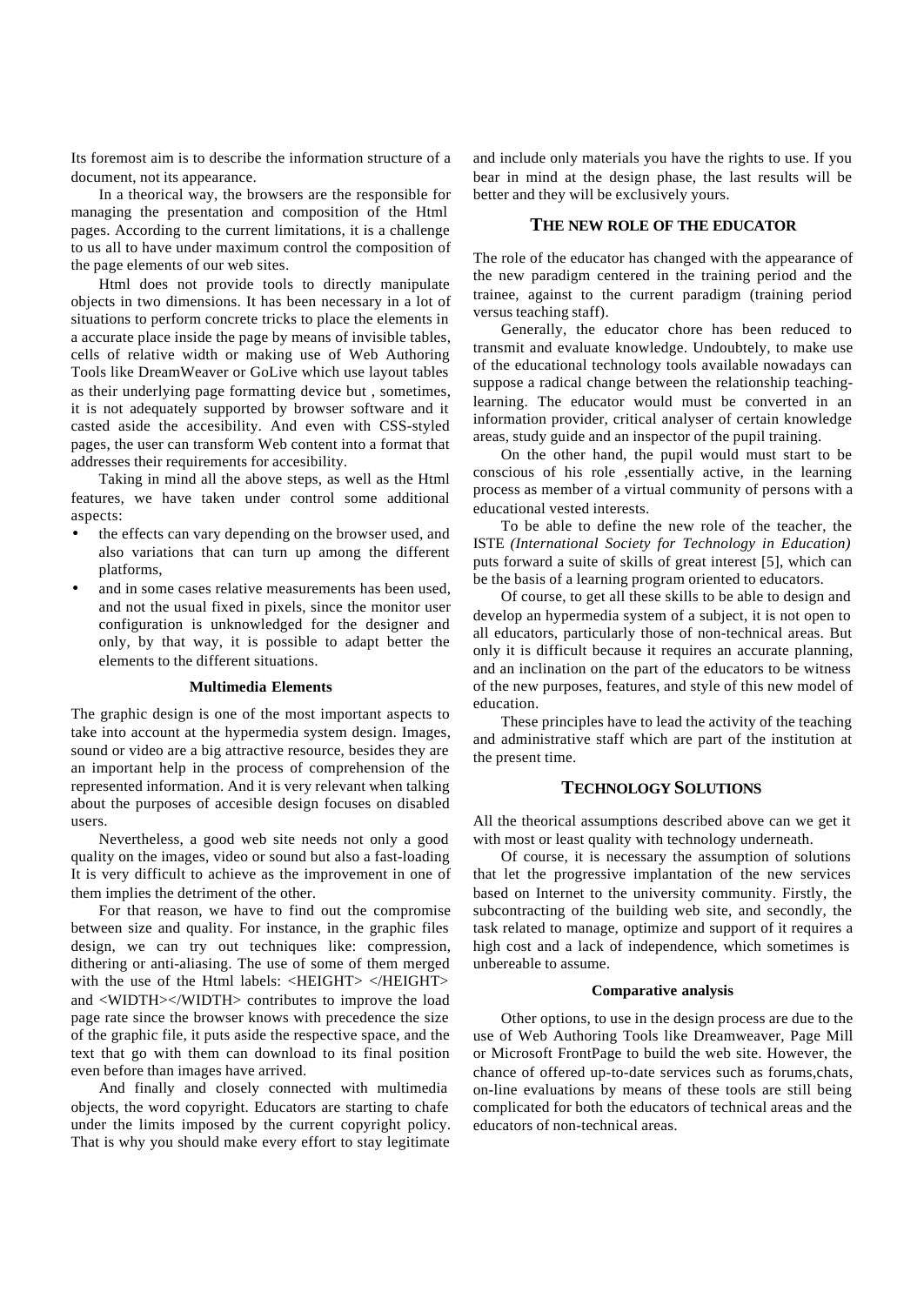To manage, optimize and maintain the use of expert tools is absolutely necessary. Funnel Web and Watchpoint are examples of this kind of tools.

As an practical example, the results of one of the pilot scheme realized by our team. In that case, we make use of the tool "Funnel Web Profiler" of the Quest Software[4] enterprise to evaluate, manage and maintain the web site of one subject learnt at our Technical School (http://eupt.unizar.es/asignaturas/itig/arquitectura\_de\_compu tadores/index.shtml).

After made the evaluation, the tool shows us a set of sorted lashes in which we can read information about: alerts of syntactic problems, usability, compatibility, ill-marked links, inaccesible pages, and an advice as a possible solution to each problem.

This kind of information is very useful overcoat to redesign the web site

On the bad side, our never-ending opponent, the lack of deep technical skills on this matter.

On the other hand, we can choose the acquisition and implantation of proprietary systems oriented to teaching.

On the basis of our personal experience at the University of Zaragoza with the set in motion of the ADD *(http://add.unizar.es),* a teaching digital ring based on WebCT. We come to the conclusion that we must not be closed to the rest of the chances which offers us the technological market , we have to try to find personalized solutions according to each user. As McGreal, Gram and Marks [6]assures the problem would be determined in order to what tools are appropiate to get specified educational objectives.



FIGURE. 2 FUNNEL WEB PROFILE OF A SUBJECT



FIGURE. 3 WEBCT MANAGEMENT SUBJECT INSIDE ADD

#### **Brief Discussion**

This sentence is hearing, frequently, in Spain at conferences: "Certain Web Browser versions does not support Html tags since Html is old-fashioned.

Think for a moment! The real question is: Are they unsupported or are they only marginally supported?

When designers began to use large images, proprietary means, and complex page layouts to produce well-designed documents, the web site came a nice-looking place, but those users who require plain Html for access were kept out from many pages.

We can not forget that World Wide Web is a cognitive medium, so the biggest challenge for web developers *(teachers as well)* is designing pages that supports the needs of disabled users. Around the world, initiatives are under way to develop accesible design guidelines such as Web Accesibility Initiative of the WWW Consortium[7] and in the United States, the amendments to Section 508 of the Rehabilitation Act of 1973.

It is a good practice to follow these guidelines regardless both Acommodate Assistive Technologies and browsers will certainly make use of the information in a near future.

To provide alternatives for many disabilities the educational multimedia as an element built-in your web site is very important. For instance, deaf or hearing-impaired users, benefit from captions with video content.

But materials which are on the web then it is all up for grabs. What a fright!

There is a common misunderstanding as you can make something visible but only to a specific audience. So the designer may consider it , he/she may evaluate the different methods and he/she tries to do the best for him/her and his/her institution.

A case in point, the figure 4 shows us all the public information about the subject Database II. You can see all the units web site , you can move through it and you can take stock of the subject. But when you try to download information in detail of a concrete matter, the hypermedia system forces you to introduce a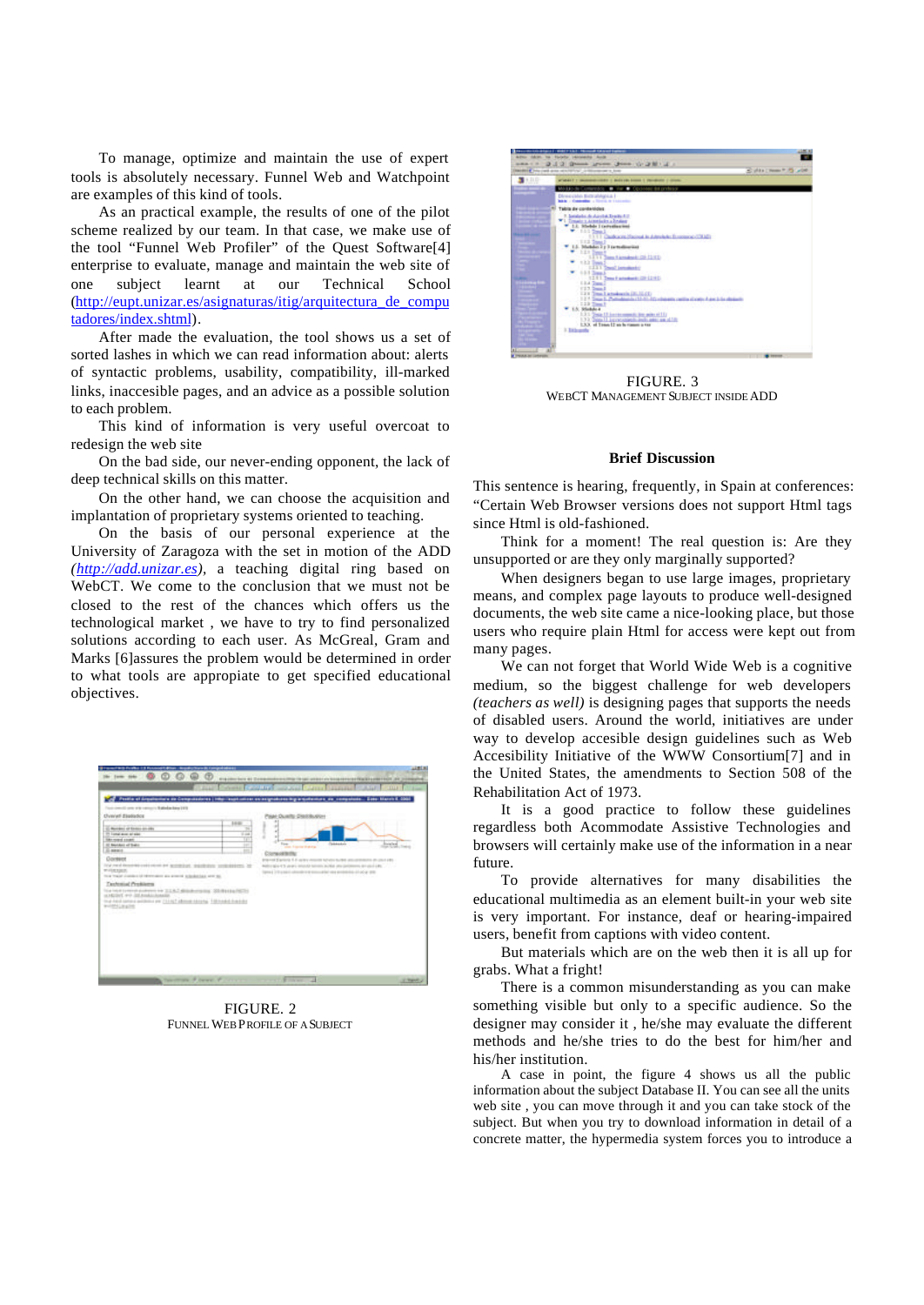login and a password. It is a simple and quick solution, in case you have not a Extranet/Intranet Platform inside your institution. A normal situation at Spanish Universities, when talking about to introduce distance learning at public teaching.



FIGURE. 4 AN EXAMPLE OF A SUBJECT AUTHENTICATION

## **CONCLUSIONS**

This report describes the design process and those elements of the environment that are mos or least effective in educational delivery, particularly with regard to using hypermedia systems as an adjunct to existing lecture-based engineering lectures.

Often, we forget the need of fully integration of multimedia documentation systems on academic computer science curricula. Not only as a tool or an educative resource, but also as an important factor to take into account in the planning and development of new curricula strategies.

We have to fight against technophobia and skepticism who still standing in our educative centers,and to try to among all to help the education on the way to cyberspace.

Our modest goal is to show the introduction of all these new information organization concepts, and its different design paths focused on the development of a robust webbased educational environment against any kind of frontiers.

#### **REFERENCES**

- [1] Funnel Web Profiler. http://www.quest.org/
- [2] Goto, K, Cotler, E, "Web Redesign: Workflow that Works", B*ook ,* 2001, 272.
- [3] Horton, S, "Web Teraching Guide: A practical Approach to Creating Course Web Sites", B*ook ,* 2000, 176.
- [4] ISTE (International Society for Technology in Education). http://www.iste.org/
- [5] Lynch, P, J, Horton, S, "Web Style Guide: Basic Design Principles for Creating Web Sites", B*ook ,* 1999, 164.
- [6] McGreal, R, G, Marks, T," A Survey of New Media Development and Delivery Software for Internet-Based Learning.' http://teleeducation.nb.ca/content/media/environment/.
- [7] Powell, A, "Web Design: the complete Reference", B*ook ,* 2001, 855
- [8] Rosenfeld, L, Morville, P, "Information Architecture for the Worl Wide Web", B*ook ,* 1998, 202
- [9] Web Course Tools. http://www.webct.com